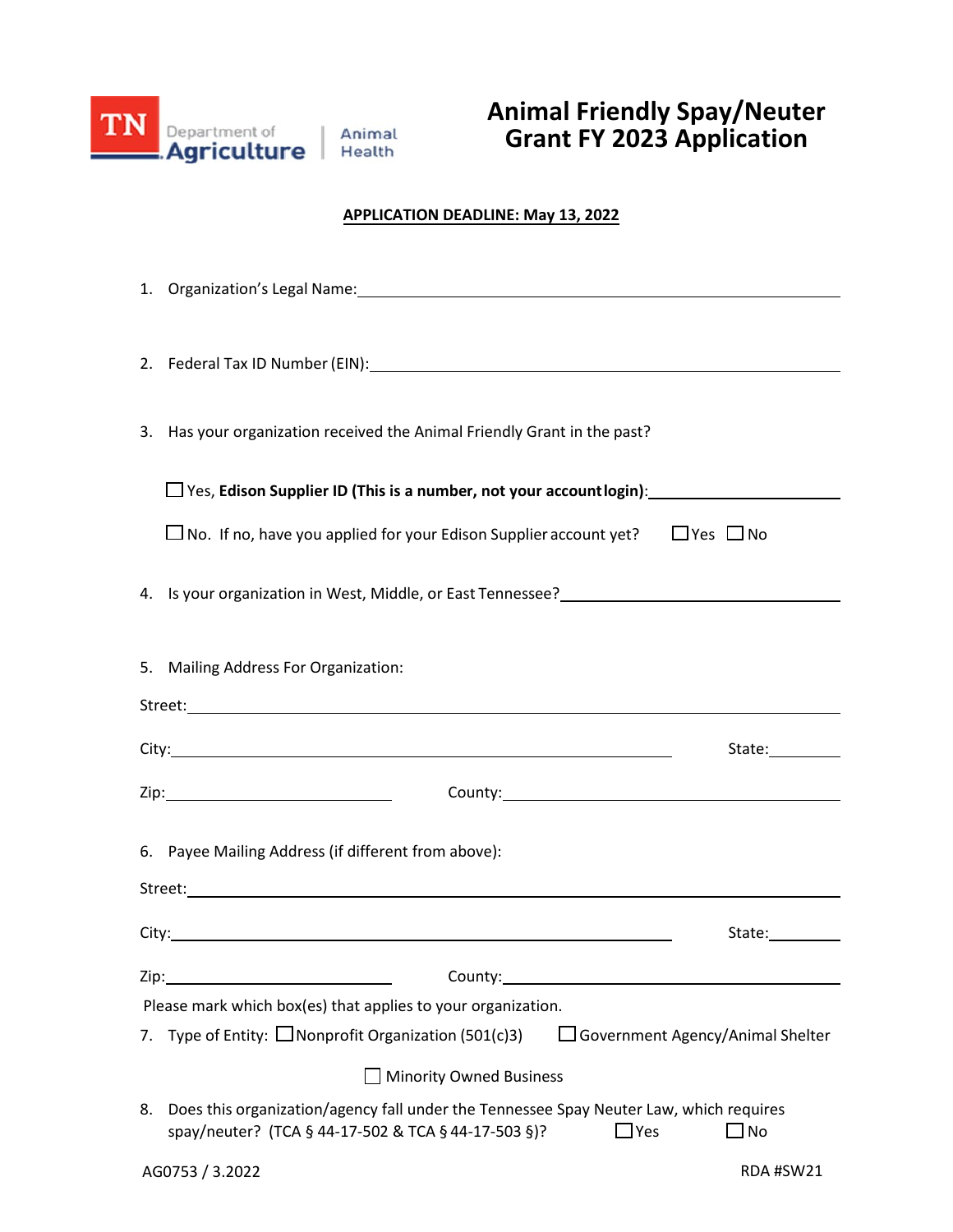9. Primary Project Contact Person:

| Title/Function in the organization:<br>Title/Function in the organization:                                                                                                                                                     |  |
|--------------------------------------------------------------------------------------------------------------------------------------------------------------------------------------------------------------------------------|--|
|                                                                                                                                                                                                                                |  |
|                                                                                                                                                                                                                                |  |
|                                                                                                                                                                                                                                |  |
| 10. Secondary Project Contact Person:                                                                                                                                                                                          |  |
| Name: Name: Name and Name and Name and Name and Name and Name and Name and Name and Name and Name and Name and Name and Name and Name and Name and Name and Name and Name and Name and Name and Name and Name and Name and Nam |  |
|                                                                                                                                                                                                                                |  |
|                                                                                                                                                                                                                                |  |
|                                                                                                                                                                                                                                |  |
| 11. Financial Officer:                                                                                                                                                                                                         |  |
|                                                                                                                                                                                                                                |  |
|                                                                                                                                                                                                                                |  |
|                                                                                                                                                                                                                                |  |
|                                                                                                                                                                                                                                |  |
| 12 What is the <b>PPIA4APV</b> country your Opposite time came?                                                                                                                                                                |  |

12. What is the *PRIMARY* county your Organization serves?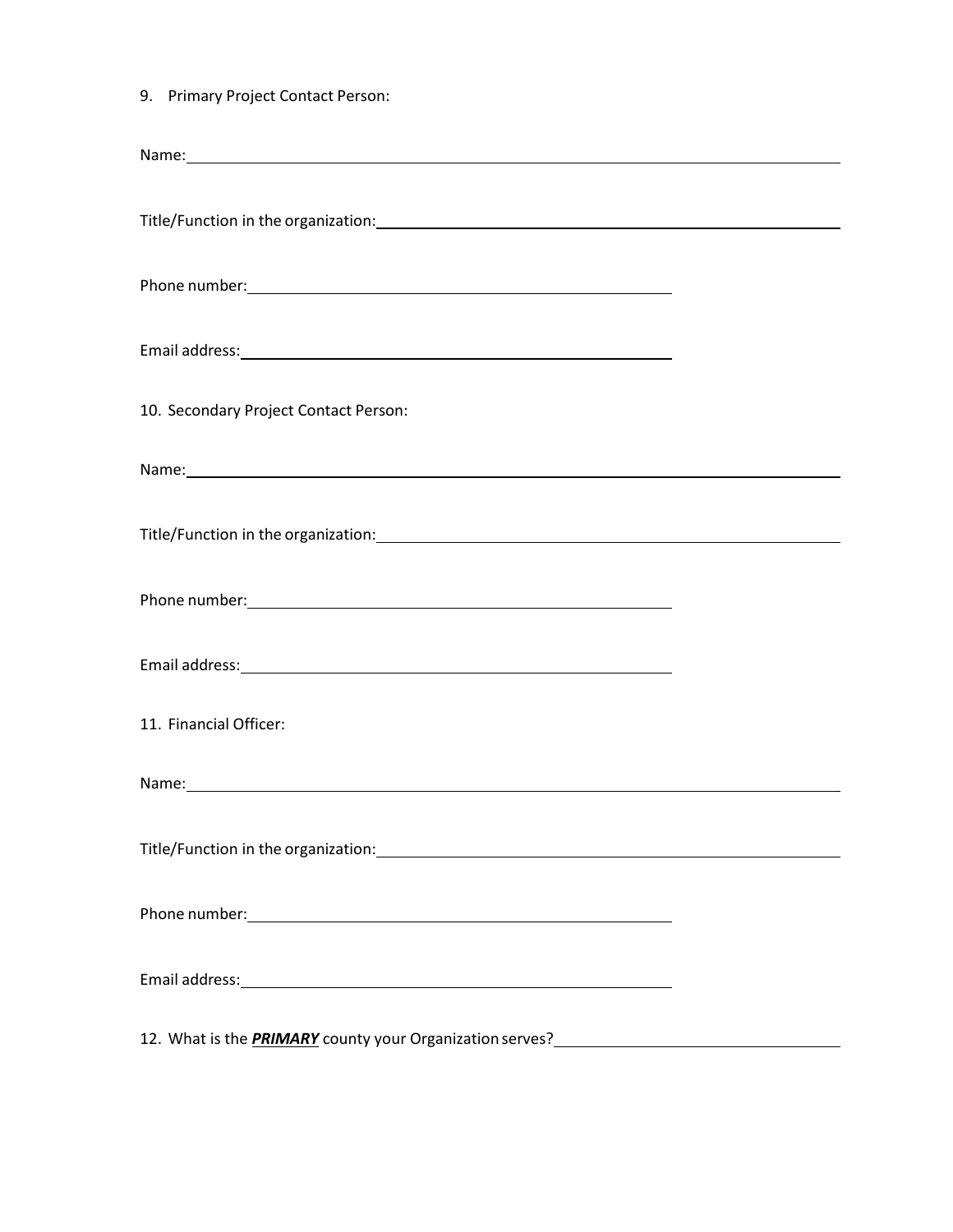| 14. What is the average cost per procedure for spay and neuter services your organization is      |
|---------------------------------------------------------------------------------------------------|
| charged (Please note that this should not include the costs of vaccines, microchips, or any other |
| medical procedures? (Do not use a price range, use an average if it is a range).                  |

| Cat Spay \$   | Dog Spay \$   |
|---------------|---------------|
| Cat Neuter \$ | Dog Neuter \$ |

15. Please list the number of all spay/neuter procedures performed/provided by your organization/agency during the past year (*January 1, 2021-December 31,2021*).

| Cat Spays          | Dog Spays   |
|--------------------|-------------|
| <b>Cat Neuters</b> | Dog Neuters |

16. What is the target population intended to be served by the program funded by this grant (e.g. low income, indigent, elderly, or foster animals being adopted by target population, etc.)?

17. How does your organization/agency document the financial need of individuals in the target population? Describe the method the organization/agency uses to separate people who are eligible for this grant program from other clients of your organization/agency? (Note: The Tennessee Department of Agriculture reserves the right to request selected documentation and will request it if needed. **DO NOT INCLUDE DOCUMENTATION WITH YOUR APPLICATION!!!**)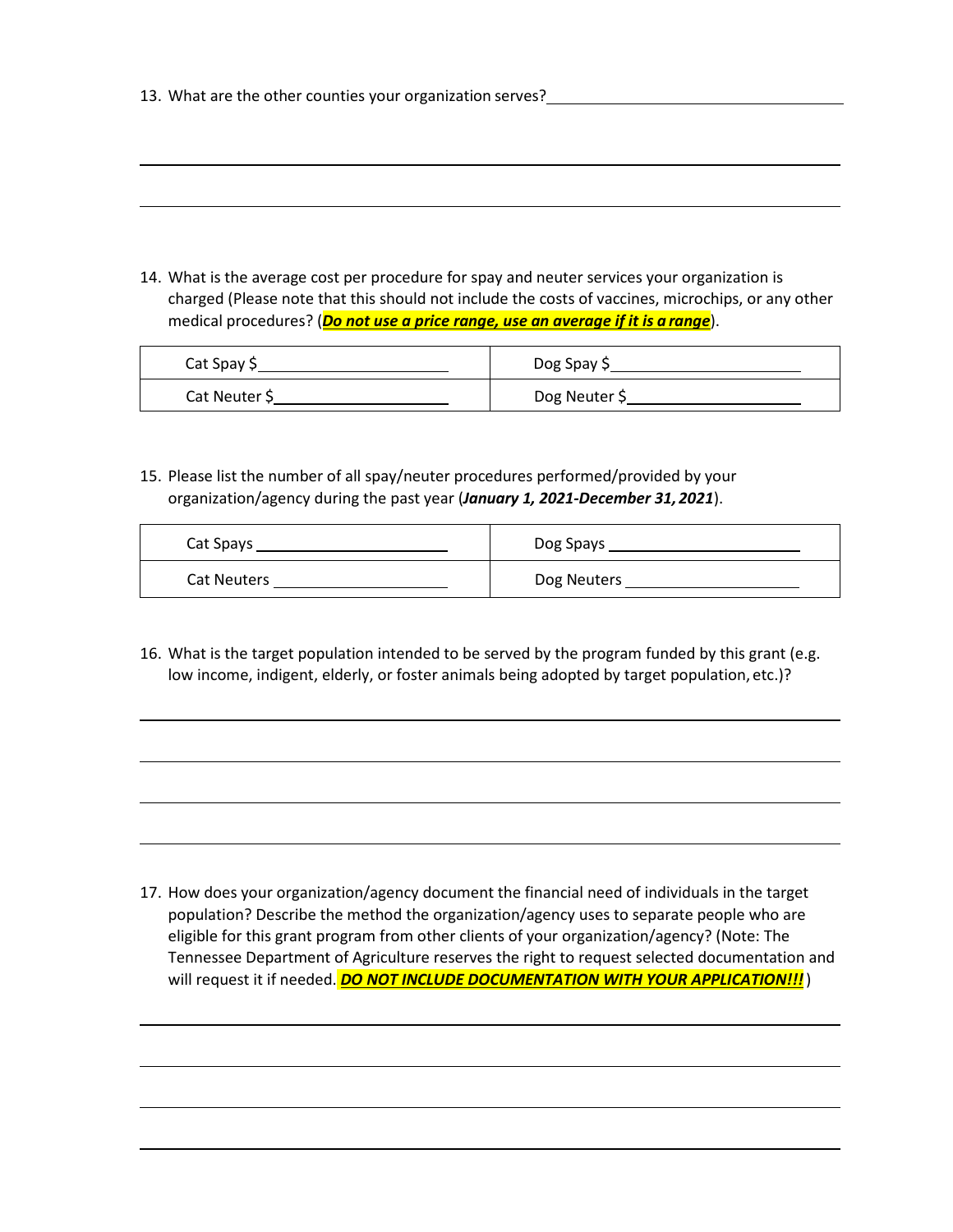18. Did your organization receive an Animal Friendly Grant for the fiscal year 2022?

| $\Box$ No    | Ves: Amount received: \$                                                                                                                                                    |
|--------------|-----------------------------------------------------------------------------------------------------------------------------------------------------------------------------|
|              | If yes, how many animals received spays and neuters to date with the FY2022 funds?                                                                                          |
|              | 19. During the year 2021, did your organization receive grants from any other organization or<br>government agency that was used for spaying or neutering cats and/or dogs? |
| $\square$ No | $\Box$ Yes: Amount: \$                                                                                                                                                      |
| $\square$ No | 20. Does the organization/agency shelter (brick & mortar facility) animals?<br>$\Box$ Yes                                                                                   |
| $\Box$ No    | 21. Does the organization/agency provide post-surgical pain and monitoring instructions?<br>$\Box$ Yes                                                                      |
|              | 22. How long has your organization been in continuous operation?                                                                                                            |
|              | 23. What month and day is the end of the organization/agency's fiscal year?                                                                                                 |
|              | 24. What amount is your organization requesting for Fiscal Year 2023 (Please use a dollar amount,                                                                           |

*Maximum is \$5,000*)?